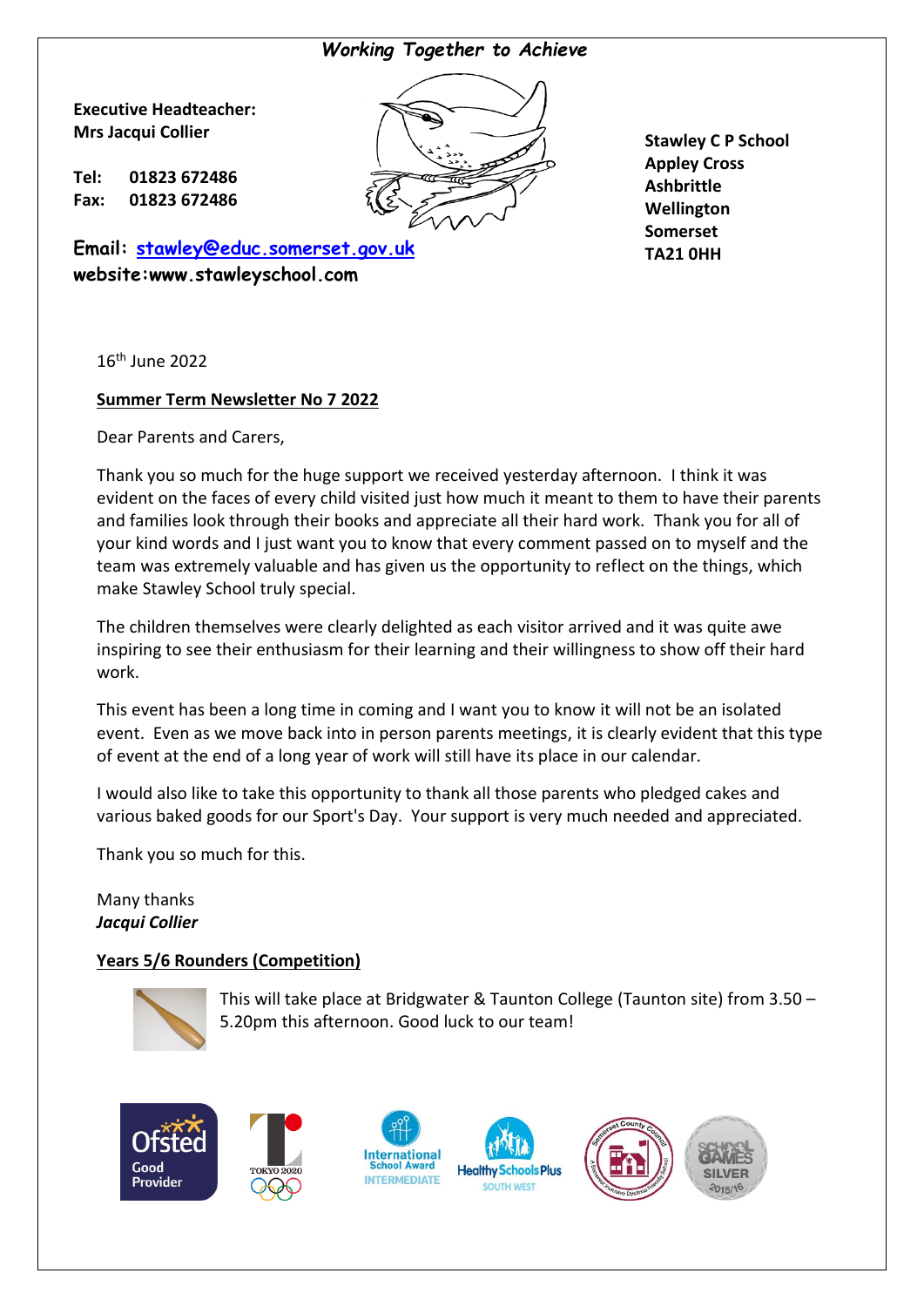## **Year 5 & 6 Strike and Field Festival**

There is a Year 5/6 Strike and Field Festival at Court Fields on **Thursday 23rd June. The time has now changed to 11am-1.30pm so the children will need to bring packed lunches that day with plenty to drink**- Mrs Adams has cancelled any Year 5/6 hot meals, which were ordered for that day. The children can wear their sports kit to school that morning.

## **Class 3 Activity Week**

This activity week takes place from **Monday 4th July to Friday 10th July.** Class 3 will be taking part in a number of exciting activities including camping onsite, Vivary Park High Ropes, a visit to Kilve Beach, water activities at Wimbleball and hiking. The costs of this week including coach transport are substantial and it is being heavily subsided by the school PE Premium. **Class 3 parents are asked to make a contribution of £100 which can be payable in four instalments on Parentpay. This payment item is active.** 

Please do speak to Mrs Adams if you need assistance with this.

## **Class 2 Swimming**

Class 2 swimming has now commenced and will run until **Friday 15th July**. They will not be swimming on **Friday 1st July** (INSET day) and the last day of term. Mrs Adams has set up a payment item on Parentpay for this- please speak to her if you have any questions or need assistance with this.

## **H Tempest Photos**

The individual Leavers portraits and the Group Leavers photo is being dealt with by way of separate **Order and Payment Envelopes which have been sent home with each Year 6 pupilthese should be returned to school with payment or you can order online by following the instructions in each pack.** 

For the Whole School and Class photos, online ordering only is available. Please see instructions and the links below to place orders for the Class Whole School photos.

**The recent Group photographs for each Class are now ready to view and purchase at <https://htmp.st/StawleyPrimarySch-CLASSES>**

**The whole school Group photograph is now ready to view and purchase at <https://htmp.st/StawleyPrimarySch>**

**If you need assistance please call 01736 751555 (option 5) or click on contact us on the home page.** 

# **Tempest Photography**

# **Book of Excellence for the week beginning 6 th June**

**Maisy** For a really positive attitude to her school work this week **William For amazing times tables and mathematics Gracie Gracie Example 20** For a really positive attitude to her work and to school; for thinking carefully about everything she does and for being friendly and caring to everyone







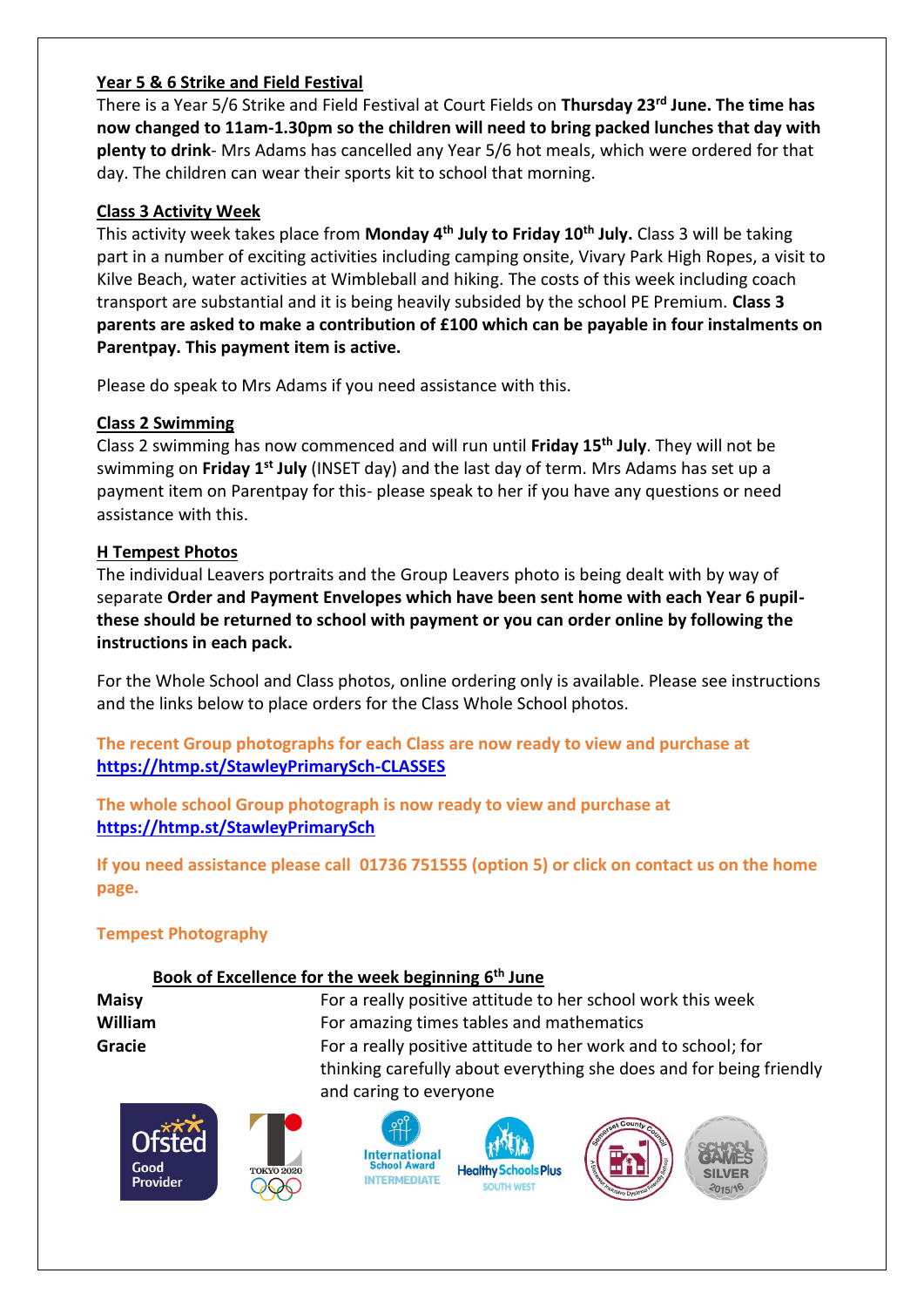| Sholto, Elizabeth, Toby<br>Oliver M, Oliver L | For their super handwriting this week, and use of finger spaces<br>capital letters and full stops all the time! |
|-----------------------------------------------|-----------------------------------------------------------------------------------------------------------------|
| Ralph                                         | For trying really hard when writing his sentences and writing three                                             |
|                                               | of them with super segmenting and use of phonics.                                                               |
| <b>Indie-Rose</b>                             | For working so hard on her phonics and reading                                                                  |
| Joey                                          | For always being so kind and helpful in class. We will miss you in                                              |
|                                               | Class 2 next year.                                                                                              |

## Dates for your Diary (new dates appear in red)

| Thurs 16 <sup>th</sup> June                   | Year 5/6 Rounders (Competition) at Bridgwater & Taunton College (Taunton site) from |
|-----------------------------------------------|-------------------------------------------------------------------------------------|
|                                               | $3.50 - 5.20$ pm.                                                                   |
| Thurs 23rd June                               | Years 5 & 6 Strike & Field Festival at Court Fields 11am -1.30pm. Packed lunches    |
|                                               | required                                                                            |
| Mon 27th June                                 | Year 6 Mixed Dynamos Cricket Competition at Bishop Fox's School 3.50-5.20pm         |
| Tues 28 <sup>th</sup> June                    | <b>Uffculme Year 6 Induction Day</b>                                                |
| Thursday 30 <sup>th</sup> June                | Sports Day                                                                          |
| Fri 1st Jul                                   | INSET DAY-school closed for the children                                            |
| Mon 4 <sup>th</sup> -Fri 8 <sup>th</sup> July | <b>Class 3 Activity Week</b>                                                        |
| Tues 5 <sup>th</sup> July                     | Court Fields Year 6 Induction Day                                                   |
| Weds 6 <sup>th</sup> July                     | Court Fields Year 6 Induction Day                                                   |
|                                               | Kingsmead Year 6 Induction Day                                                      |
| Thurs 7 <sup>th</sup> July                    | 2pm New Reception Parents Meeting with the Early Years Team in the school hall      |
| Tues 12 <sup>th</sup> July                    | Move Up Morning                                                                     |
|                                               | New Reception Class Induction morning 9.30-10.30am                                  |
| Thurs 14 <sup>th</sup> July                   | All day-Whole School Visit to the National Marine Aquarium Plymouth including pupil |
|                                               | workshops                                                                           |
| Fri 15 <sup>th</sup> July                     | Last day of swimming for Class 2                                                    |
|                                               | Sports Day ( if wet on Thursday 30 <sup>th</sup> June)                              |
| Sun 17 <sup>th</sup> July                     | Stawley Summer Festival from 2pm-6pm                                                |
| Tues 19 <sup>th</sup> July                    | Move Up Morning                                                                     |
|                                               | New Reception Class Induction Morning 9.30am-12pm                                   |
| Weds 20 <sup>th</sup> July                    | <b>Water Activities Afternoon</b>                                                   |
| Thurs 21st July                               | 2pm Leavers Assembly                                                                |
| Fri 22 <sup>nd</sup> July                     | No swimming today                                                                   |
|                                               | Last day of school for the children                                                 |
| Mon 25 <sup>th</sup> Jul                      | <b>INSET DAY</b>                                                                    |
| Tues 26 <sup>th</sup> Jul                     | <b>INSET DAY</b>                                                                    |
| Thurs 1st Sept                                | <b>INSET DAY</b>                                                                    |
| Fri 2 <sup>nd</sup> September                 | <b>INSET DAY</b>                                                                    |
| Mon 5 <sup>th</sup> September                 | Start of new academic year                                                          |
| Week commencing                               | New Reception children in school 9am -12.30pm                                       |
| Mon 12 <sup>th</sup> Sept                     |                                                                                     |
| Week commencing                               | New Reception children in school full time 9am -3.15pm                              |





 $\frac{9}{11}$ **International<br>School Award<br>INTERMEDIATE**